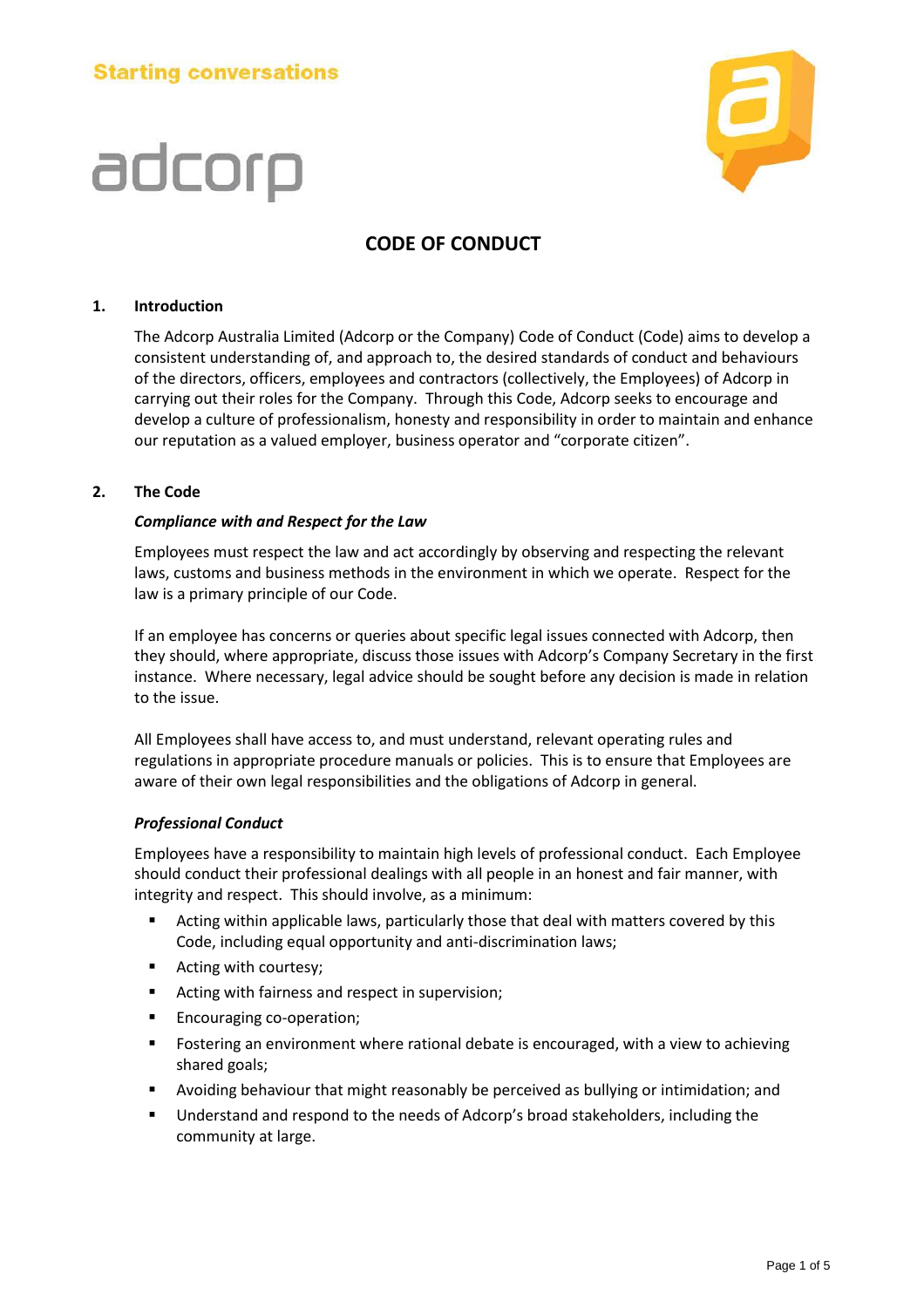### adcorp



#### *Equal Opportunity and Employee Discrimination*

Adcorp respects the potential of each member of our team. We value the wide range of backgrounds of our fellow employees. We strive to be fair. We hire, train and pay based on merit, experience, or other work-related criteria. Adcorp is committed to ensuring:

- That the working environment is free from discrimination and harassment;
- That employees understand that:
	- o Discrimination and harassment will not be tolerated under any circumstances; and
	- o Disciplinary action will be taken against any employee who breaches this policy.

Adcorp is committed to:

- Maintaining a working environment that is free from discrimination and where all employees are treated with dignity, courtesy and respect;
- **Making decisions that are based on individual performance and ability;**
- **Appraising, developing and promoting all employees on the basis of their performance,** ability and potential, while taking into account their professional aspirations;
- Ensuring that all employees, suppliers and contractors are aware of their individual rights and responsibilities, and comply with the relevant anti-discrimination and equal opportunity laws; and
- Ensuring that no one is victimised because he or she has made, or is involved in, a complaint.

These principles must be strictly adhered to in all aspects of the employment or contract relationship, including recruitment, promotions, salary increases, selection for training, transfers and termination.

Breach of the policy is viewed very seriously by the Company and could lead to disciplinary action against the individual concerned.

The Company currently has in place official policies in relation to equal opportunity and fair treatment and employee conduct. These policies are readily available from the Company staff Intranet.

#### *Environment*

The Company strives to operate in a manner which minimises waste and prevents pollution. Accordingly, at a minimum, the Company's operations are to comply with relevant statutory and regulatory requirements;

#### *Occupational Health and Safety*

The Company is committed to providing a safe and healthy workplace, and to developing, maintaining and promoting safe and productive work practices in all aspects of its business. The Company is committed to complying with all occupational health and safety laws and regulations governing its activities.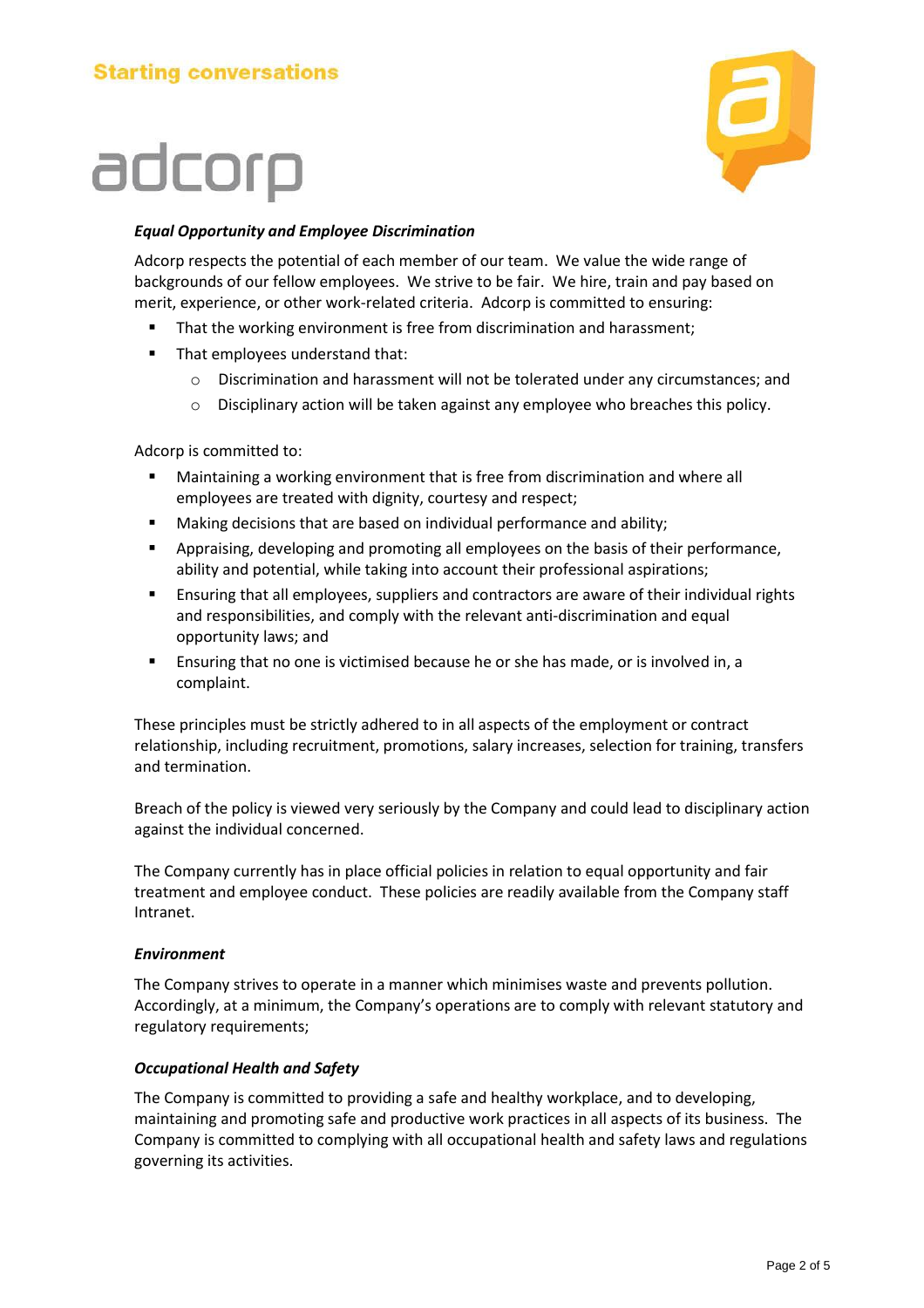



The Company must take into account the impact of health and safety issues when making business decisions and must ensure that business decisions do not compromise our commitment to avoiding injury to people.

#### *Disclosure of Company Information*

The Company is legally obliged to inform the Australian Stock Exchange (ASX), on a continuous basis, of any information concerning the Company that a reasonable person would expect to have a material effect on the price or value of the Company's shares.

The Company has a formal continuous disclosure policy.

The Company Secretary makes disclosure in accordance with relevant obligations and must be alerted to developments that may call for disclosure.

#### *Trading in Securities*

Restrictions exist for Directors and senior management from trading in securities. They are required to notify the Company Secretary prior to their intention to trade in securities and the subsequent confirmation that trading has occurred.

#### *Insider Information*

Laws against insider trading in Australia make it illegal to deal in shares of a company while in possession of material information about the Company which has not become public.

If Employees are in possession of information concerning the Company that is not generally available, and which a reasonable person would expect to have a material effect on the Company's share price, it is unlawful for them to buy, sell or otherwise deal in the Company's shares. It is also unlawful in those circumstances to encourage someone else to deal in the Company's shares or to pass the information to someone you know may use the information to buy or sell the Company's shares.

A person does not need to be an Employee of the Company to be guilty of insider trading. The prohibition extends to dealings by Employees through nominees, agents or associates, such as family members, family trusts and family companies.

It does not matter how or where the person obtains the information. It does not have to be obtained from the Company to constitute inside information. There are very serious penalties, including possible imprisonment, for violation of these laws.

#### *Conflict of Interest and Receiving Gifts*

Employees should consistently maintain their integrity whilst carrying out their duties by avoiding all situations in which their personal interests conflict or might appear to conflict with their duties to the Company.

Whilst the Company recognises and respects an Employee's right to take part in financial, business and other activities in their own time and outside their jobs, these activities must be free of conflict with their responsibilities to the Company.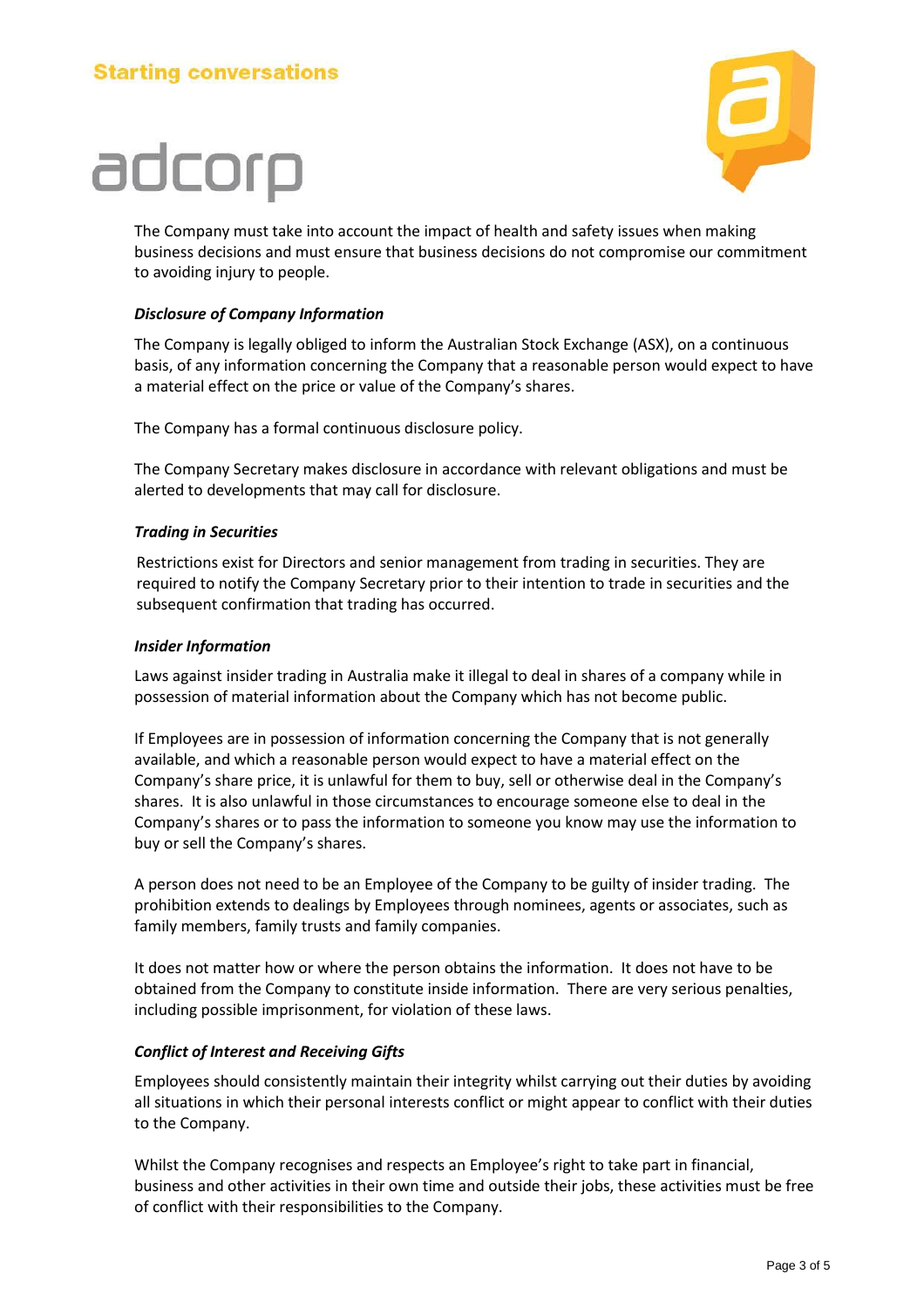## adcorp



Employees must not use their position to obtain personal gain or benefit from those seeking to do business with the Company. Modest gifts and reasonable entertainment may be received from business partners or associates of the Company where appropriate. However, no gift, favour or entertainment shall be of such a nature as might affect, or reasonably be perceived to affect, an Employee's judgement or conduct in matters involving the Company. Cash or cash value vouchers are not to be accepted.

#### *Financial Controls and Records*

Accounting and financial records must be maintained which accurately reflect all Company transactions. There shall be no cash funds, bank accounts, investments or other assets which are not recorded or are inadequately recorded in the Company's accounting records.

Accounting and financial records must be adequately protected from destruction or tampering. Questions relating to accounting and financial records should be referred to the Chief Financial Officer. The accounting and financial records must also be retained for a sufficient period of time to meet legal requirements.

#### *Confidential / Private Information*

Unless previously published, the Company's records, reports, papers, processes, plans and methods are private and confidential. Employees should not reveal information concerning such matters without proper authorisation.

The Company records may include personal information. Personal information is information or an opinion about an individual whose identity is apparent or can be ascertained from the information or opinion. During the course of its activities, the Company may collect, hold and use personal information about suppliers of goods and services, customers, contractors and prospective and current Employees.

Any personal information must be managed according to the law and in a professional and ethical manner and is not to be used for any purpose or disclosed outside the Company without the permission of the individual concerned, unless authorised or required by law.

#### *Efficiency in Employment*

Employees should carry out their roles in a cost effective and responsible manner. This includes:

- Using the Company's property and equipment only for authorised company business;
- **Avoiding waste of company resources; and**
- Maintaining adequate security over the Company's property and resources.

#### *Alcohol and Drug Use*

Employees must not be under the influence of any drug, including alcohol, while at work or when conducting Company business, including the driving of Company vehicles.

In addition, the Company prohibits the possession, transfer, or use of illegal substances on Company premises, when engaged in Company business, or at Company functions.